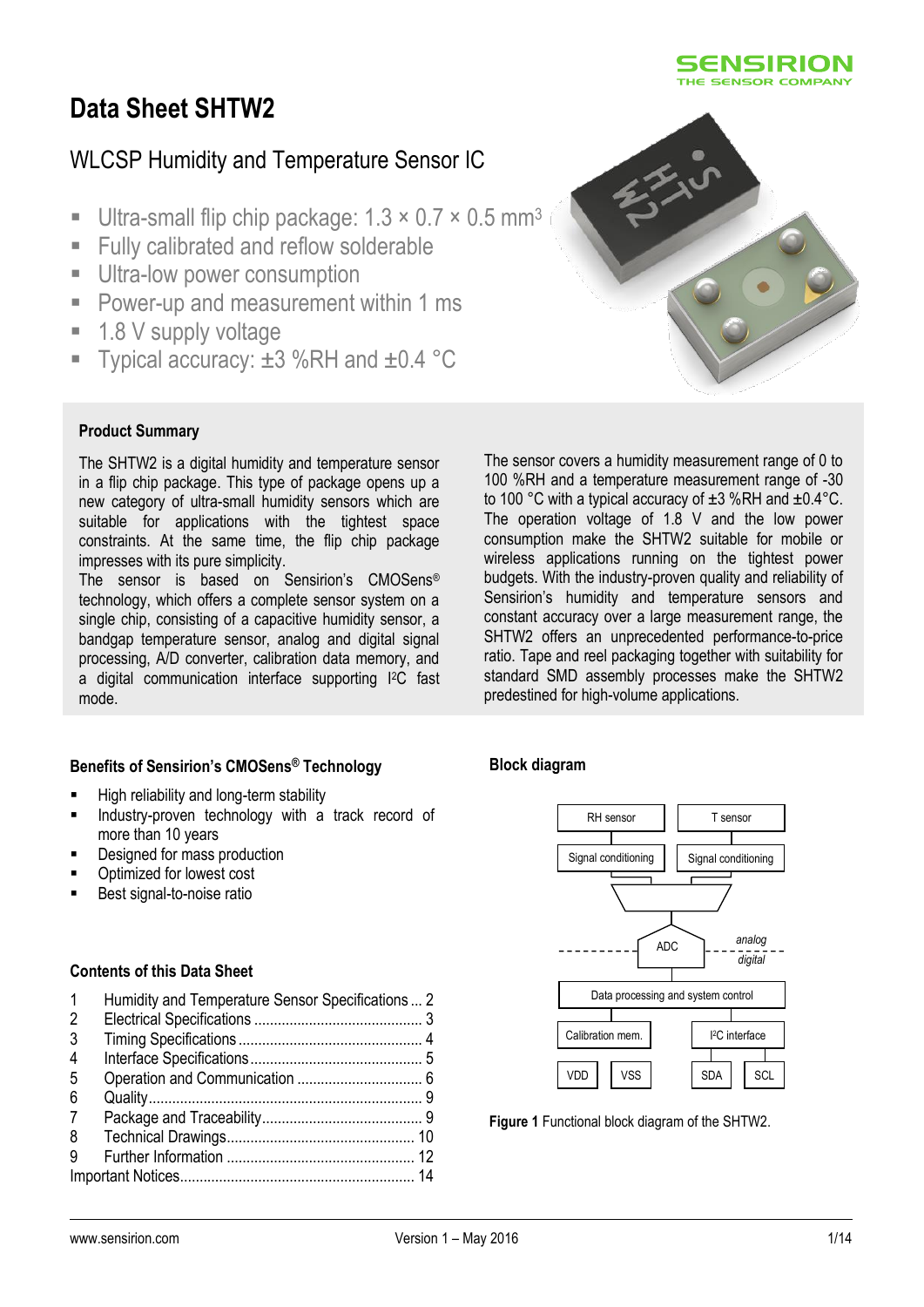## <span id="page-1-0"></span>**1 Humidity and Temperature Sensor Specifications**

#### **Relative Humidity**

<span id="page-1-4"></span><span id="page-1-3"></span>

| Parameter                       | Conditions            | Value        | <b>Units</b> |
|---------------------------------|-----------------------|--------------|--------------|
| Accuracy tolerance <sup>1</sup> | Typ.                  | $\pm 3.0$    | %RH          |
|                                 | Max.                  | see Figure 2 | %RH          |
| Repeatability <sup>2</sup>      |                       | 0.1          | %RH          |
| Resolution <sup>3</sup>         |                       | 0.01         | %RH          |
| <b>Hysteresis</b>               |                       | ±1           | %RH          |
| Specified range <sup>4</sup>    | extended <sup>5</sup> | 0 to 100     | %RH          |
| Response time <sup>6</sup>      | $\tau$ 63%            | 8            | S            |
| Long-term drift7                | Typ.                  | < 0.25       | %RH/y        |

<span id="page-1-5"></span>**Table 1** Humidity sensor specifications.



<span id="page-1-1"></span>**Figure 2** Typical and maximal tolerance for the relative humidity in %RH at 25 °C.

#### **Temperature**

| Parameter                       | Conditions   | Value           | Units         |
|---------------------------------|--------------|-----------------|---------------|
| Accuracy tolerance <sup>1</sup> | Typ.         | ±0.4            | °C            |
|                                 | Max.         | see Figure 3    | °C            |
| Repeatability <sup>2</sup>      |              | 0.1             | °C            |
| Resolution <sup>3</sup>         |              | 0.01            | °C            |
| Specified range <sup>4</sup>    |              | $-30$ to $+100$ | °C            |
| Response time <sup>8</sup>      | $\tau$ 63%   | <5 to 30        | s             |
| Long-term drift <sup>9</sup>    | Normal range | < 0.02          | $\degree$ C/v |

**Table 2** Temperature sensor specifications.



<span id="page-1-2"></span>**Figure 3** Typical and maximal tolerance for the temperature sensor in °C.

 $1$  For definition of typ. and max. accuracy tolerance, please refer to the document "Sensirion Humidity Sensor Specification Statement".

<sup>2</sup> The stated repeatability is 3 times the standard deviation  $(3\sigma)$  of multiple consecutive measurement values at constant conditions and is a measure for the noise on the physical sensor output.

<sup>3</sup> Resolution of A/D converter.

 $\overline{a}$ 

<sup>4</sup> Specified range refers to the range for which the humidity or temperature sensor specification is quaranteed.

<sup>5</sup> For details about recommended humidity and temperature operating range, please refer to sectio[n 1.1.](#page-2-1)

<u>.</u>

<sup>6</sup> Time for achieving 63% of a humidity step function, valid at 25°C and 1 m/s airflow. Humidity response time in the application depends on the design-in of the sensor.

 $7$  Typical value for operation in normal RH/T operating range. Max. value is  $< 0.5$ %RH/y. Value may be higher in environments with vaporized solvents, outgassing tapes, adhesives, packaging materials, etc. For more details please refer to Handling Instructions.

<sup>&</sup>lt;sup>8</sup> Temperature response time depends on heat conductivity of sensor substrate and design-in of sensor in application.

<sup>9</sup> Typical value for operation in normal T operating range. Max. value is <  $0.04^{\circ}$ C/y.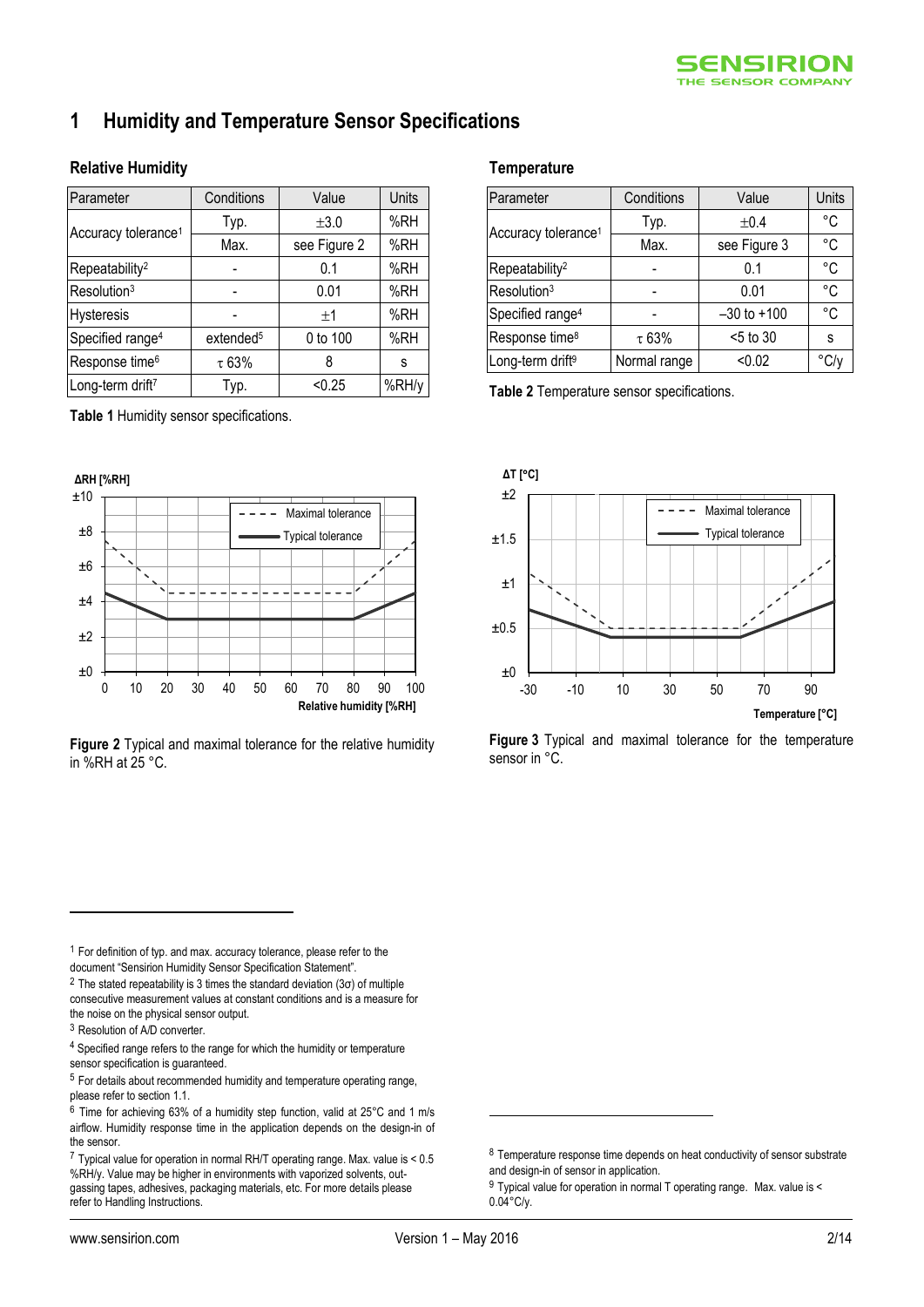

**1.2 Recommended Storage and Operating** 

<span id="page-2-2"></span>The sensor shows best performance when operated within recommended normal temperature and humidity range of 5 – 60 °C and 20 – 80 %RH, respectively. Long term exposure to conditions outside normal range, especially at high humidity, may temporarily offset the RH signal (e.g. +3%RH after 60h at >80%RH). After returning into the normal temperature and humidity range the sensor will slowly come back to calibration state by itself. Prolonged exposure to extreme conditions may accelerate ageing. To ensure stable operation of the humidity sensor, the conditions described in the document "SHTxx Handling Instructions" regarding exposure to volatile organic compounds have to be met. Please note as well that this does apply not only to transportation and manufacturing,

**Conditions**

## <span id="page-2-1"></span>**1.1 RH Accuracy at Various Temperatures**

Typical RH accuracy at 25°C is defined i[n Figure 2.](#page-1-1) For other temperatures, typical accuracy has been evaluated to be as displayed in Figure 4.



**Figure 4** Typical accuracy of relative humidity measurements given in %RH for temperatures 0 – 80°C.

## <span id="page-2-0"></span>**2 Electrical Specifications**

## **2.1 Electrical Characteristics**

| Relative Humidity [%RH] | 100<br>90<br>80<br>$70\,$<br>60<br>50                                                                                                                                                                                                                                                                                                                                                                  | ±4.5<br>±4<br>±3.5       | $\pm 3.5$ |    | ±4<br>±3.5                                                                                                        |                     | ±4.5<br>±4 | ±5<br>exposure to conditions outside normal range, especially at<br>±4.5<br>high humidity, may temporarily offset the RH signal (e.g.<br>±4<br>±4.5<br>+3%RH after 60h at >80%RH). After returning into the<br>±4<br>normal temperature and humidity range the sensor will<br>slowly come back to calibration state by itself. Prolonged |      |                                                                                                                                                                                                                                                                                                                                                        |                     |                |                                     |                |                                                                                                        |
|-------------------------|--------------------------------------------------------------------------------------------------------------------------------------------------------------------------------------------------------------------------------------------------------------------------------------------------------------------------------------------------------------------------------------------------------|--------------------------|-----------|----|-------------------------------------------------------------------------------------------------------------------|---------------------|------------|------------------------------------------------------------------------------------------------------------------------------------------------------------------------------------------------------------------------------------------------------------------------------------------------------------------------------------------|------|--------------------------------------------------------------------------------------------------------------------------------------------------------------------------------------------------------------------------------------------------------------------------------------------------------------------------------------------------------|---------------------|----------------|-------------------------------------|----------------|--------------------------------------------------------------------------------------------------------|
|                         | 40<br>30<br>20<br>10<br>0                                                                                                                                                                                                                                                                                                                                                                              | ±4<br>±4.5               |           |    | ±3<br>±3.5<br>±4                                                                                                  |                     |            |                                                                                                                                                                                                                                                                                                                                          |      | exposure to extreme conditions may accelerate ageing.<br>To ensure stable operation of the humidity sensor, the<br>conditions described in the document "SHTxx Handling<br>Instructions" regarding exposure to volatile organic<br>compounds have to be met. Please note as well that this<br>does apply not only to transportation and manufacturing, |                     |                |                                     |                |                                                                                                        |
|                         |                                                                                                                                                                                                                                                                                                                                                                                                        | 0                        | 10        | 20 | 30<br>40<br>Temperature [°C]                                                                                      | 50                  | 60         | 70                                                                                                                                                                                                                                                                                                                                       | 80   |                                                                                                                                                                                                                                                                                                                                                        |                     |                | but also to operation of the SHTW2. |                |                                                                                                        |
| $\mathbf 2$<br>2.1      | Figure 4 Typical accuracy of relative humidity measurements<br>given in %RH for temperatures $0 - 80^{\circ}$ C.<br><b>Electrical Specifications</b><br><b>Electrical Characteristics</b><br>Default conditions of 25 °C and 1.8 V supply voltage apply to values in the table below, unless otherwise stated.                                                                                         |                          |           |    |                                                                                                                   |                     |            |                                                                                                                                                                                                                                                                                                                                          |      |                                                                                                                                                                                                                                                                                                                                                        |                     |                |                                     |                |                                                                                                        |
|                         | Parameter                                                                                                                                                                                                                                                                                                                                                                                              |                          |           |    | Symbol                                                                                                            | Conditions          |            |                                                                                                                                                                                                                                                                                                                                          |      |                                                                                                                                                                                                                                                                                                                                                        | Min                 | Typ.           | Max                                 | <b>Units</b>   | Comments                                                                                               |
|                         |                                                                                                                                                                                                                                                                                                                                                                                                        | Supply voltage           |           |    | V <sub>DD</sub>                                                                                                   |                     |            |                                                                                                                                                                                                                                                                                                                                          |      |                                                                                                                                                                                                                                                                                                                                                        | 1.62                | 1.8            | 1.98                                | V              |                                                                                                        |
|                         |                                                                                                                                                                                                                                                                                                                                                                                                        | Power-up/down level      |           |    | VPOR                                                                                                              | Static power supply |            |                                                                                                                                                                                                                                                                                                                                          | 1.05 | 1.2                                                                                                                                                                                                                                                                                                                                                    | 1.35                | $\vee$         |                                     |                |                                                                                                        |
|                         |                                                                                                                                                                                                                                                                                                                                                                                                        |                          |           |    |                                                                                                                   | Idle state          |            |                                                                                                                                                                                                                                                                                                                                          |      | 0.7                                                                                                                                                                                                                                                                                                                                                    | 1.5                 | μA             |                                     |                |                                                                                                        |
|                         |                                                                                                                                                                                                                                                                                                                                                                                                        | Supply current           |           |    | <b>I</b> <sub>DD</sub>                                                                                            | Measurement         |            |                                                                                                                                                                                                                                                                                                                                          |      |                                                                                                                                                                                                                                                                                                                                                        |                     | 385            | 465                                 | μA             | Average current consumption<br>while sensor is measuring <sup>10</sup>                                 |
|                         |                                                                                                                                                                                                                                                                                                                                                                                                        |                          |           |    |                                                                                                                   | Average             |            |                                                                                                                                                                                                                                                                                                                                          |      |                                                                                                                                                                                                                                                                                                                                                        |                     | 4.8            |                                     | μA             | Average current consumption<br>(continuous operation with one<br>measurement per second) <sup>10</sup> |
|                         |                                                                                                                                                                                                                                                                                                                                                                                                        | Power consumption        |           |    |                                                                                                                   | Average             |            |                                                                                                                                                                                                                                                                                                                                          |      |                                                                                                                                                                                                                                                                                                                                                        |                     | 8.6            |                                     | μW             | Average power consumption<br>(continuous operation with one<br>measurement per second) 10              |
|                         |                                                                                                                                                                                                                                                                                                                                                                                                        | Low level input voltage  |           |    | $V_{\parallel}$                                                                                                   |                     |            |                                                                                                                                                                                                                                                                                                                                          |      |                                                                                                                                                                                                                                                                                                                                                        | $-0.5$              | ÷,             | 0.3 V <sub>DD</sub>                 | V              |                                                                                                        |
|                         |                                                                                                                                                                                                                                                                                                                                                                                                        | High level input voltage |           |    | V <sub>IH</sub>                                                                                                   |                     |            |                                                                                                                                                                                                                                                                                                                                          |      |                                                                                                                                                                                                                                                                                                                                                        | 0.7 V <sub>DD</sub> |                | $V_{DD}(max)$<br>$+0.5$             | $\vee$         |                                                                                                        |
|                         |                                                                                                                                                                                                                                                                                                                                                                                                        | Low level output voltage |           |    | VOL                                                                                                               | 3 mA sink current   |            |                                                                                                                                                                                                                                                                                                                                          |      |                                                                                                                                                                                                                                                                                                                                                        | $\overline{a}$      | $\blacksquare$ | 0.2 V <sub>DD</sub>                 | $\blacksquare$ |                                                                                                        |
| $2.2\phantom{0}$        | Table 3 Electrical specifications.<br><b>Absolute Maximum Ratings</b><br>Stress levels beyond those listed in Table 4 may cause permanent damage to the device. These are stress ratings only and<br>functional operation of the device at these conditions cannot be guaranteed. Exposure to the absolute maximum rating<br>conditions for extended periods may affect the reliability of the device. |                          |           |    |                                                                                                                   |                     |            |                                                                                                                                                                                                                                                                                                                                          |      |                                                                                                                                                                                                                                                                                                                                                        |                     |                |                                     |                |                                                                                                        |
|                         |                                                                                                                                                                                                                                                                                                                                                                                                        |                          |           |    | <sup>10</sup> These values can be reduced by using the low power measurement mode, see separate application note. |                     |            |                                                                                                                                                                                                                                                                                                                                          |      |                                                                                                                                                                                                                                                                                                                                                        |                     |                |                                     |                |                                                                                                        |

## <span id="page-2-3"></span>**2.2 Absolute Maximum Ratings**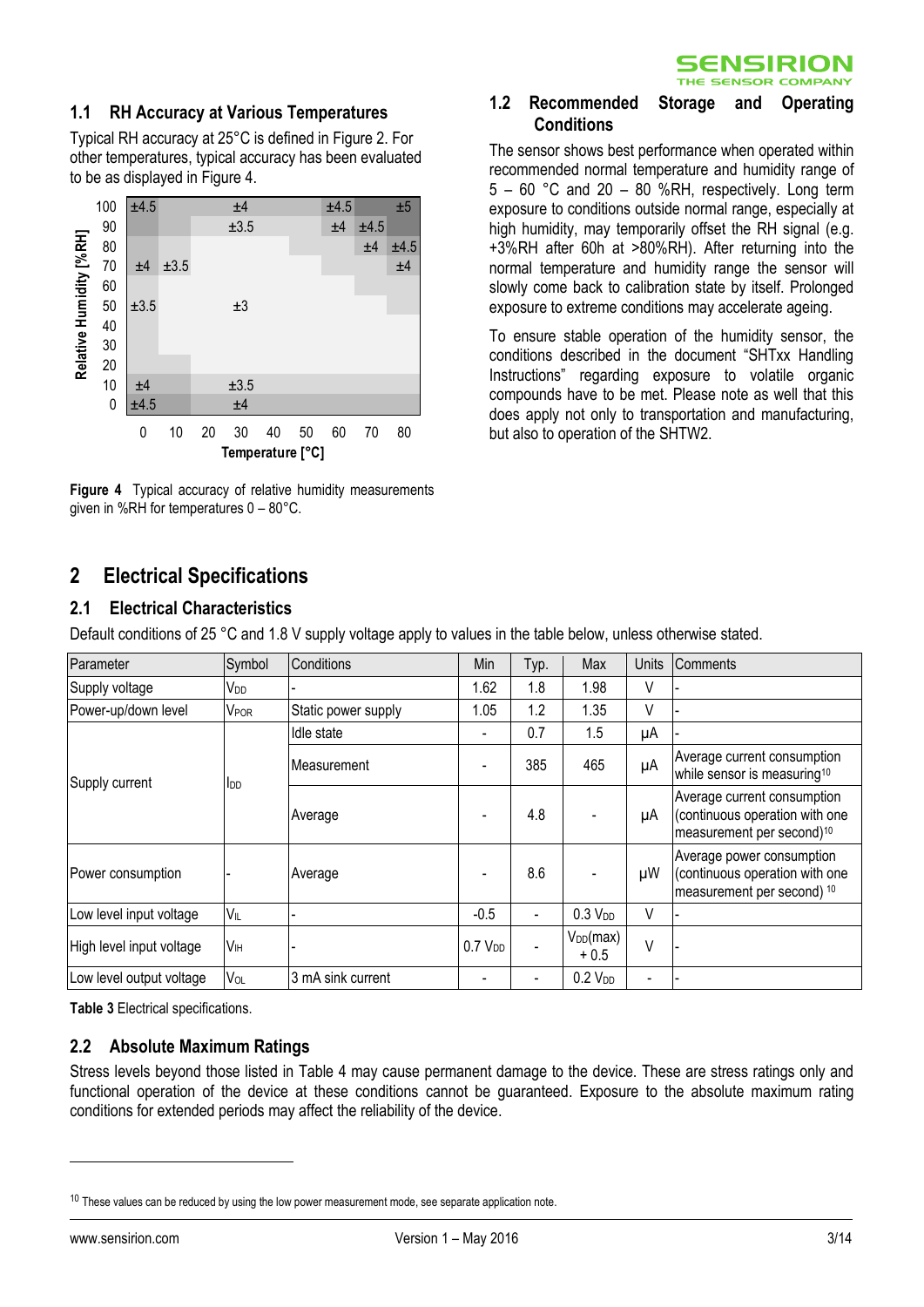

| Parameter                               | Rating              |
|-----------------------------------------|---------------------|
| Supply voltage, V <sub>DD</sub>         | $-0.3$ to $+2.16$ V |
| Operating temperature range             | -40 to +125 °C      |
| Storage temperature range <sup>11</sup> | -40 to +125 °C      |
| <b>ESD HBM</b>                          | $2$ kV              |
| <b>ESD MM</b>                           | 200 V               |
| <b>ESD CDM</b>                          | 500 V               |
| Latch up, JESD78 Class II               | 100 <sub>m</sub> A  |

<span id="page-3-1"></span>**Table 4** Absolute maximum ratings.

## <span id="page-3-0"></span>**3 Timing Specifications**

## **3.1 Sensor System Timings**

Default conditions of 25 °C and 1.8 V supply voltage apply to values specified in the table below, unless otherwise stated. Max. values are measured at -30°C and 1.98V supply voltage.

| Parameter            | Symbol          | Conditions                              | Min.                     | Typ. | Max. | Units | <b>Comments</b>                                                                         |
|----------------------|-----------------|-----------------------------------------|--------------------------|------|------|-------|-----------------------------------------------------------------------------------------|
| Power-up time        | t <sub>PU</sub> | After hard reset, $V_{DD} \geq V_{POR}$ | $\overline{\phantom{0}}$ | 182  | 239  | μs    | Time between V <sub>DD</sub> reaching V <sub>PU</sub><br>and sensor entering idle state |
| Soft reset time      | tsr             | After soft reset.                       |                          | 173  | 230  | μs    | Time between ACK of soft reset<br>command and sensor entering<br>lidle state            |
| Measurement duration | <b>TMEAS</b>    |                                         |                          | 10.8 | 14.4 | ms    | Duration for a humidity and<br>temperature measurement <sup>12</sup>                    |

**Table 5** System timing specifications.

## **3.2 Communication Timings**

Default conditions of 25 °C and 1.8 V supply voltage apply to values in the table below, unless otherwise stated.

| Parameter                                     | Symbol              | Conditions                                               | Min.                     | Typ.                         | Max.                     | Units | Comments |
|-----------------------------------------------|---------------------|----------------------------------------------------------|--------------------------|------------------------------|--------------------------|-------|----------|
| SCL clock frequency                           | $f_{SCL}$           |                                                          | 0                        | $\qquad \qquad \blacksquare$ | 400                      | kHz   |          |
| Hold time (repeated) START<br>condition       | thd; STA            | After this period, the first<br>clock pulse is generated | 0.6                      |                              |                          | μs    |          |
| LOW period of the SCL clock                   | t <sub>LOW</sub>    |                                                          | 1.3                      | $\blacksquare$               |                          | μs    |          |
| HIGH period of the SCL clock                  | <b>t</b> HIGH       |                                                          | 0.6                      | $\blacksquare$               | $\overline{\phantom{0}}$ | μs    |          |
| Set-up time for a repeated<br>START condition | t <sub>su;Sta</sub> |                                                          | 0.6                      | -                            |                          | μs    |          |
| SDA hold time                                 | thd; DAT            |                                                          | 0                        | $\blacksquare$               | $\blacksquare$           |       |          |
| SDA set-up time                               | t <sub>SU;DAT</sub> |                                                          | 100                      | $\blacksquare$               | $\blacksquare$           | ns    |          |
| SCL/SDA rise time                             | t <sub>R</sub>      |                                                          | 20                       | -                            | 300                      | ns    |          |
| SCL/SDA fall time                             | ιt⊧                 |                                                          | $20*$<br>$(V_{DD}/5.5)$  | $\overline{\phantom{0}}$     | 300                      | ns    |          |
| SDA valid time                                | t <sub>VD;DAT</sub> |                                                          | $\overline{\phantom{a}}$ | $\qquad \qquad \blacksquare$ | 0.9                      | μs    |          |
| Set-up time for STOP<br>condition             | tsu;sto             |                                                          | 0.6                      | $\qquad \qquad \blacksquare$ | ۰                        | μs    |          |
| Capacitive load on bus line                   | $C_B$               |                                                          | -                        | $\overline{\phantom{0}}$     | 400                      | pF    |          |

<span id="page-3-2"></span>Table 6 Communication timing specifications. The numbers above are values according to the I<sup>2</sup>C specification.

 $\overline{a}$ 

<sup>&</sup>lt;sup>11</sup> The recommended storage temperature range is 10-50°C. Please consult the document "SHTxx Handling Instructions" for more information.

<sup>&</sup>lt;sup>12</sup> These values can be reduced by using the low power measurement mode, see separate application note.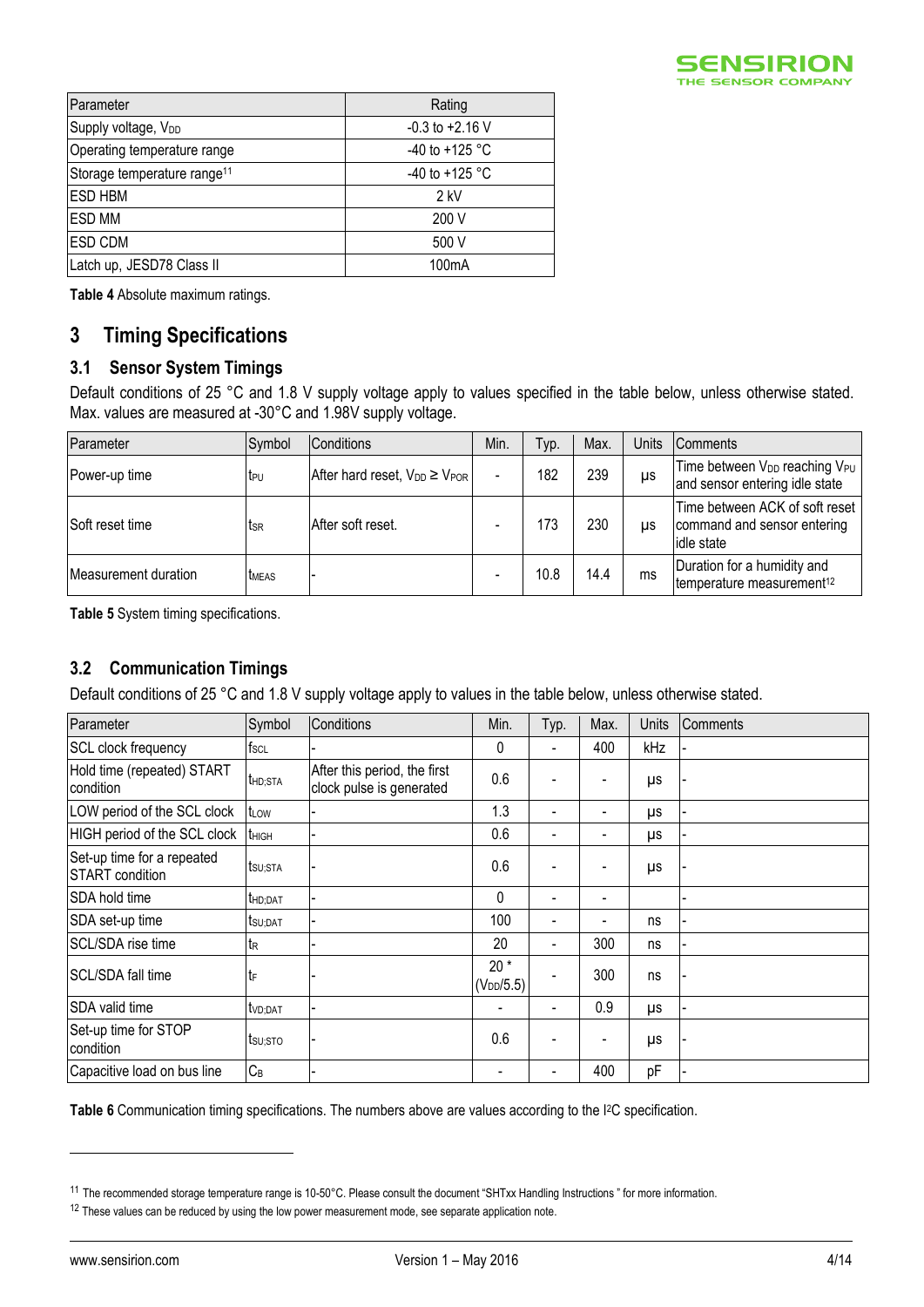



**Figure 5** Timing diagram for digital input/output pads. SDA directions are seen from the sensor. Bold SDA lines are controlled by the sensor, plain SDA lines are controlled by the micro-controller. Note that SDA valid read time is triggered by falling edge of preceding toggle.

# <span id="page-4-0"></span>**4 Interface Specifications**

The SHTW2 supports I<sup>2</sup>C fast mode (SCL clock frequency from 0 to 400 kHz) with clock stretching. For detailed information on the I<sup>2</sup>C protocol, refer to NXP I<sup>2</sup>C-bus specification and user manual UM10204, Rev. 4, February 13, 2012:

[http://ics.nxp.com/support/documents/interface/pdf/I2C.bu](http://ics.nxp.com/support/documents/interface/pdf/i2c.bus.specification.pdf) [s.specification.pdf](http://ics.nxp.com/support/documents/interface/pdf/i2c.bus.specification.pdf)

The SHTW2 comes in a 4-pin flip chip package – see [Table 7.](#page-4-1)



<span id="page-4-1"></span>**Table 7** SHTW2 pin assignment (top view).

Power-supply pins supply voltage (VDD) and ground (VSS) must be decoupled with a 100 nF capacitor that shall be placed as close to the sensor as possible – see [Figure 6.](#page-4-2)

SCL is used to synchronize the communication between microcontroller and the sensor. The master must keep the clock frequency within 0 to 400 kHz as specified in [Table](#page-3-2)  [6.](#page-3-2) The SHTW2 may pull down the SCL line when clock stretching is enabled.

The SDA pin is used to transfer data in and out of the sensor. For safe communication, the timing specifications defined in the I <sup>2</sup>C manual must be met.

To avoid signal contention, the microcontroller must only drive SDA and SCL low. External pull-up resistors (e.g. 10 k $Ω$ ) are required to pull the signal high. For dimensioning resistor sizes please take bus capacity requirements into account. It should be noted that pull-up resistors may be included in I/O circuits of microcontrollers.



<span id="page-4-2"></span>**Figure 6** Typical application circuit, including pull-up resistors R<sub>P</sub> and decoupling of VDD and VSS by a capacitor.

For good performance of the SHTW2 in the application, it is important to know that the solder balls of the SHTW2 offer the best thermal contact to the temperature sensor. The humidity sensor is centered on the bottom side of the package and must not be obstructed by underfill or other material. For more information on design-in, please refer to the document "SHTxx Design Guide".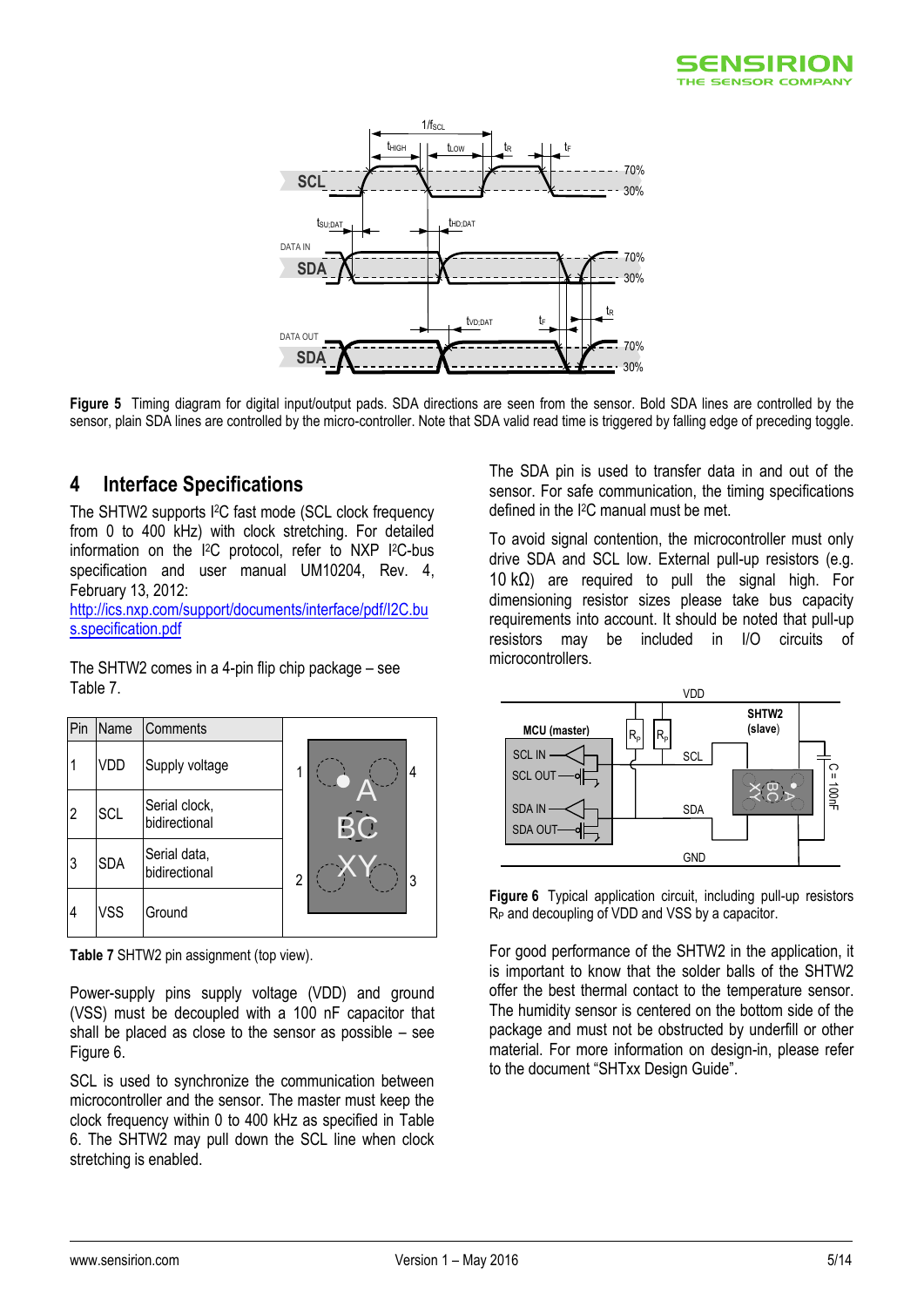

## <span id="page-5-0"></span>**5 Operation and Communication**

All commands and memory locations of the SHTW2 are mapped to a 16-bit address space which can be accessed via the I <sup>2</sup>C protocol.

| SHTW <sub>2</sub>      | Зin.     | Dec. | Чех. |
|------------------------|----------|------|------|
| <sup>2</sup> C address | 111'0000 | 110  | 0x70 |

**Table 8** SHTW2 I <sup>2</sup>C device address.

## **5.1 Power-Up and Communication Start**

Upon VDD reaching the power-up voltage level  $V_{POR}$ , the SHTW2 enters idle state after a duration of  $t_{PUL}$  In idle state, the SHTW2 is ready to receive commands from the master (microcontroller).

Each transmission sequence begins with START condition (S) and ends with an (optional) STOP condition (P) as described in the I <sup>2</sup>C-bus specification. Whenever the sensor is powered up, but not performing a measurement or communicating, it automatically enters idle state for energy saving.

Please note that in case VDD is set to 0 V (GND), e.g. in case of a power off of the SHTW2, the SCL and SDA pads are also pulled to GND. Consequently, the I2C bus is blocked while VDD of the SHTW2 is set to 0 V.

## **5.2 Measurement Commands**

The SHTW2 provides the possibility to define the sensor behavior during measurement as well as the transmission sequence of measurement results. These characteristics are defined by the appropriate measurement command (see [Table 9\)](#page-5-1). Each measurement command triggers both a temperature *and* a humidity measurement.

| <b>Clock Stretching</b> | Enabled         | <b>Clock Stretching</b><br><b>Disabled</b> |                 |
|-------------------------|-----------------|--------------------------------------------|-----------------|
| Read T<br>First         | Read H<br>First | Read T<br>First                            | Read H<br>First |
| 0x7CA2                  | 0x5C24          | 0x7866                                     | 0x58E0          |

<span id="page-5-1"></span>**Table 9** Measurement commands.

## **5.3 Starting a Measurement**

A measurement communication sequence consists of a START condition followed by the I <sup>2</sup>C header with the 7-bit I <sup>2</sup>C device address and a write bit (write W: '0'). The sensor indicates the proper reception of a byte by pulling the SDA pin low (ACK bit) after the falling edge of the 8th SCL clock. Then the sensor is ready to receive a 16-bit measurement command. Again, the SHTW2 acknowledges the proper reception of each byte with ACK condition. A complete measurement cycle is presented in [Figure 7.](#page-7-0)

With the acknowledgement of the measurement command, the SHTW2 starts measuring humidity and temperature.

## **5.4 Sensor Behavior during Measurement and Clock Stretching**

In general, the sensor does not respond to any I <sup>2</sup>C activity during measurement, i.e. I <sup>2</sup>C read and write headers are not acknowledged (NACK). However, when clock stretching has been enabled by using a corresponding measurement command, the sensor responds to a read header with an ACK and subsequently pulls down the SCL line until the measurement is complete. As soon as the measurement is complete, the sensor starts sending the measurement results.

For best possible repeatability of humidity and temperature measurements, it is recommended to avoid any communication on the I2C bus while the SHTW2 is measuring. For more information, see application note "SHTC1/SHTW1 Optimization of Repeatibility".

During measurement, the sensor has a current consumption according to [Table 3.](#page-2-3)

## **5.5 Readout of Measurement Results**

After a measurement command has been issued and the sensor has completed the measurement, the master can read the measurement results by sending a START condition followed by an I <sup>2</sup>C read header. The sensor will acknowledge the reception of the read header and send two bytes of data followed by one byte CRC checksum and another two bytes of data followed by one byte CRC checksum. Each byte must be acknowledged by the microcontroller with an ACK condition for the sensor to continue sending data. If the SHTW2 does not receive an ACK from the master after any byte of data, it will not continue sending data.

Whether the sensor sends out humidity or temperature data first depends on the measurement command that was sent to the sensor to initiate the measurement (see [Table 9\)](#page-5-1).

The I <sup>2</sup>C master can abort the read transfer with a NACK condition after any data byte if it is not interested in subsequent data, e.g. the CRC byte or the second measurement result, in order to save time.

In case the user needs humidity and temperature data but does not want to process CRC data, it is recommended to read the first two bytes of data with the CRC byte (without processing the CRC data) and abort the read transfer after reading the second two data bytes with a NACK. This procedure is more time efficient than starting two different measurements and aborting the read transfer after the first two data bytes each time.

## **5.6 Soft Reset**

The SHTW2 provides a soft reset mechanism that forces the system into a well-defined state without removing the power supply. If the system is in idle state (i.e. if no measurement is in progress) the soft reset command can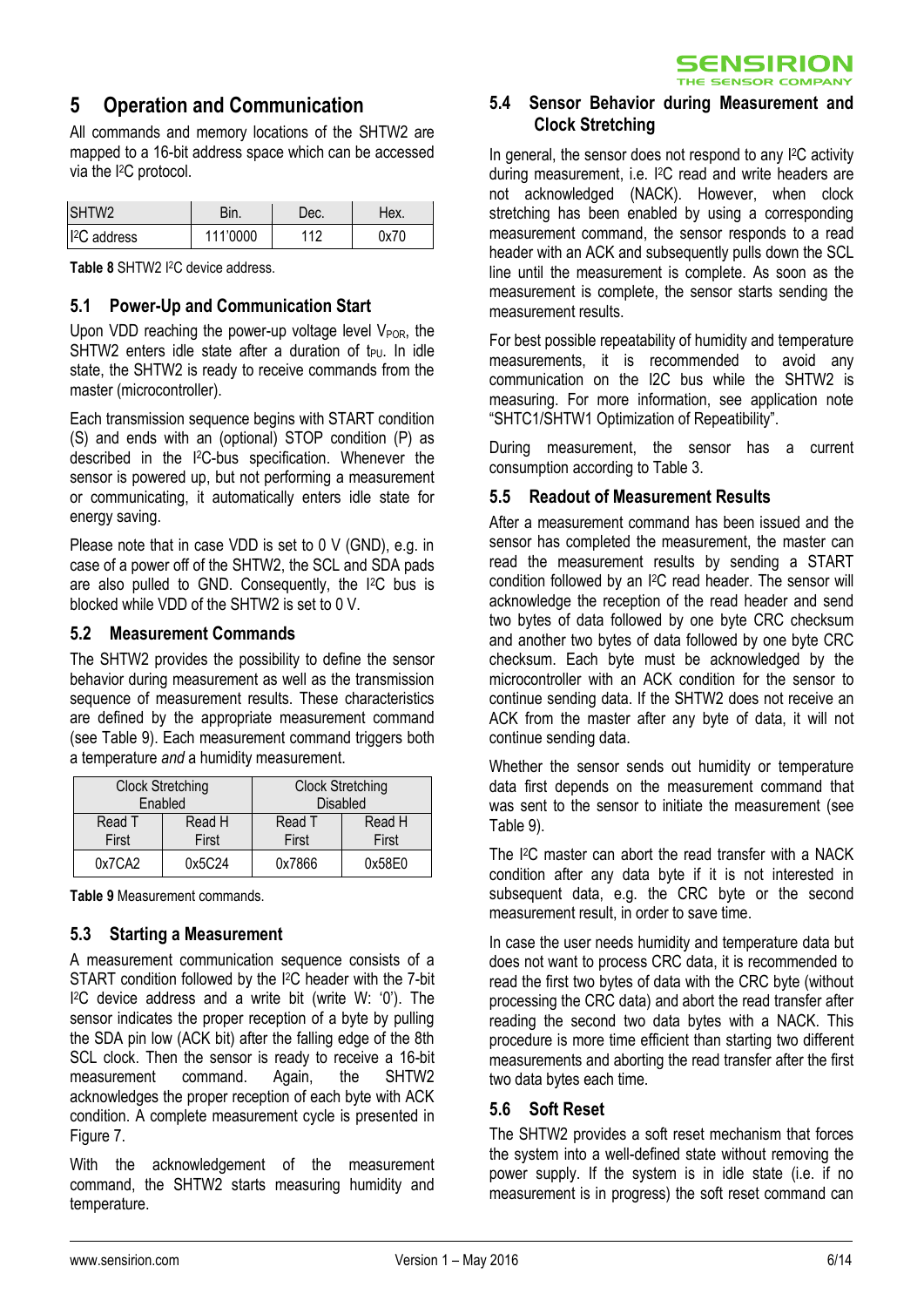

be sent to SHTW2 according to [Figure 8.](#page-7-1) This triggers the sensor to reset all internal state machines and reload calibration data from the memory.

| l Command      | IHex. Code | IBin. Code          |
|----------------|------------|---------------------|
| Software reset | 0x805D     | 1000'0000'0101'1101 |

**Table 10** Soft reset command.

## **5.7 Read-out of ID Register**

The SHTW2 has an ID register which contains an SHTW2 specific product code. The read-out of the ID register can be used to verify the presence of the sensor and proper communication. The command to read the ID register is shown in [Table 11.](#page-6-0)

| Command          | Hex. Code | Bin. Code           |
|------------------|-----------|---------------------|
| Read ID register | 0xEFC8    | 1110'1111'1100'1000 |
|                  |           |                     |

<span id="page-6-0"></span>**Table 11** Read-out command of ID register.

It needs to be sent to the SHTW2 after an I2C write header. After the SHTW2 has acknowledged the proper reception of the command, the master can send an I2C read header and the SHTW2 will submit the 16-bit ID followed by 8 bits of CRC. The structure of the ID is described in [Table 12.](#page-6-1)

 $16-64$  ID

| שו איט־טו |                                                                   |
|-----------|-------------------------------------------------------------------|
|           | xxxx'xxxx'xx 00'0111                                              |
|           | $\overline{\phantom{a}}$ bits 5 to 0: SHTW2-specific product code |
|           | bits 15 to 6: unspecified information                             |

<span id="page-6-1"></span>**Table 12** Structure of the 16-bit ID. Bits 15:6 of the ID contain unspecified information (marked as "x"), which may vary from sensor to sensor, while bits 5:0 contain the SHTW2-specific product code.

## **5.8 Checksum Calculation**

The 8-bit CRC checksum transmitted after each data word is generated by a CRC algorithm with the properties displayed in [Table 13.](#page-6-2) The CRC covers the contents of the two previously transmitted data bytes.

| Property       | Value                                              |
|----------------|----------------------------------------------------|
| Name           | CRC-8                                              |
| Width          | 8 bits                                             |
| Polynomial     | $0x31 (x^8 + x^5 + x^4 + 1)$                       |
| Initialization | 0xFF                                               |
| Reflect input  | False                                              |
| Reflect output | False                                              |
| Final XOR      | 0x00                                               |
| Examples       | $CRC (0x00) = 0xAC$<br>$CRC$ ( $0xBEEF$ ) = $0x92$ |

<span id="page-6-2"></span>Table 13 SHTW2 <sup>2</sup>C CRC properties.

#### **5.9 Conversion of Signal Output**

Measurement data is always transferred as 16-bit values. These values are already linearized and temperature compensated by the SHTW2. Humidity and temperature values can be calculated with the formulas in given below.

Relative humidity conversion formula (result in %RH):

$$
RH = 100 \cdot \frac{S_{RH}}{2^{16}}
$$

Temperature conversion formula (result in °C):

$$
T = -45 + 175 \cdot \frac{S_7}{2^{16}}
$$

 $S_{RH}$  and  $S_T$  denote the raw sensor output (as decimal values) for humidity and temperature, respectively.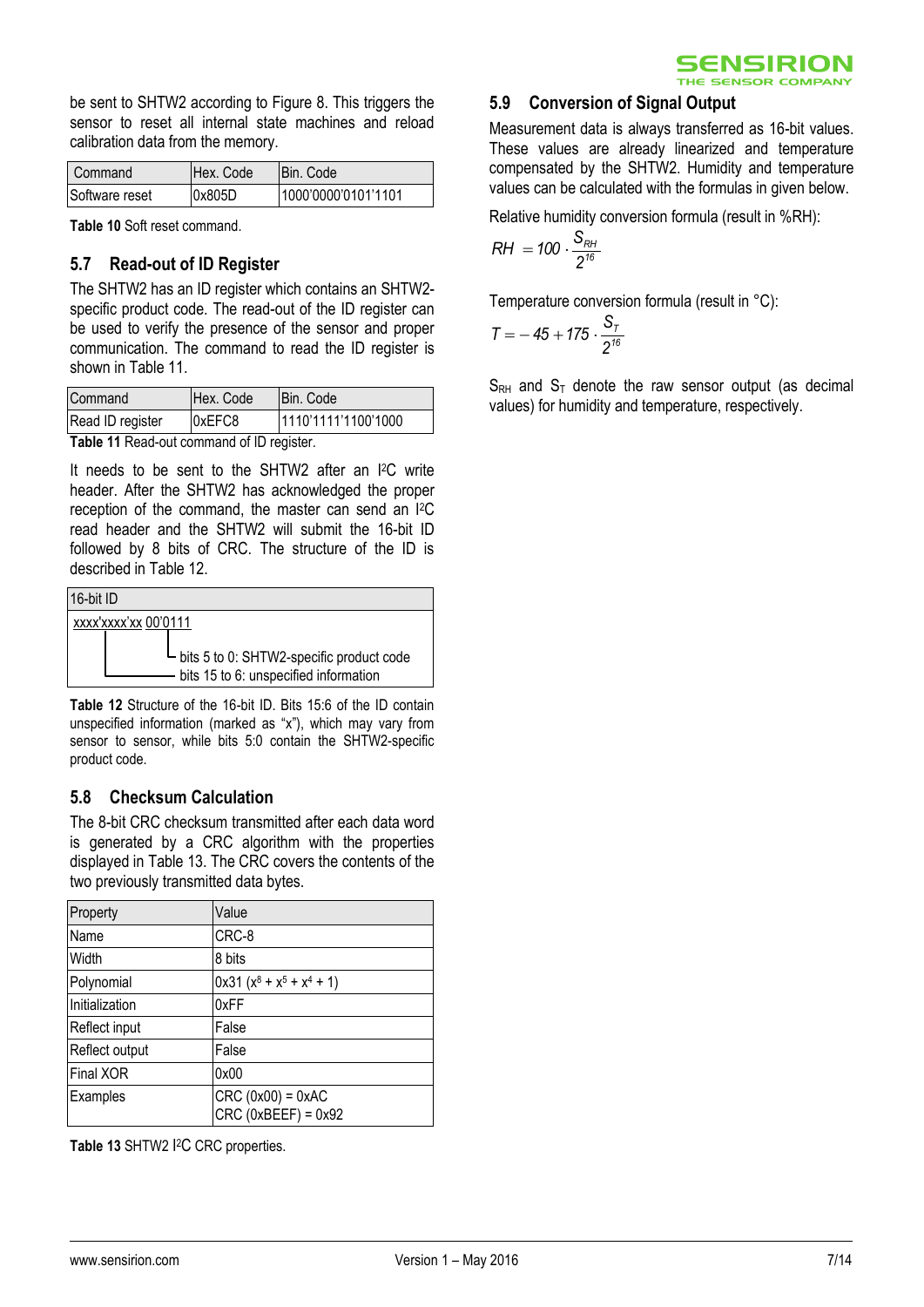

## **5.10 Communication Data Sequences**



<span id="page-7-0"></span>**Figure 7** Communication sequence for starting a measurement and reading measurement results displaying both clock stretching options. The numerical example corresponds to a read humidity-first command with clock stretching enabled. The physical values of the transmitted measurement results are 65.6 %RH and 23.7 °C. Clear blocks are controlled by the microcontroller, grey blocks by the SHTW2.

|  |                                  |  |  |  |  |  |             | a                 |   |  |  | 13     | 14 | 15 | 16 |  | 18       | 19          | 20 | 21       | 22                      | 23 | 24 | 25 | - 26 | - 27 |  |
|--|----------------------------------|--|--|--|--|--|-------------|-------------------|---|--|--|--------|----|----|----|--|----------|-------------|----|----------|-------------------------|----|----|----|------|------|--|
|  |                                  |  |  |  |  |  |             | $\checkmark$<br>ਨ | 1 |  |  | $\cap$ |    |    |    |  | $\times$ | $\cap$      |    | $\Omega$ | $\overline{\mathbf{A}}$ | л  |    | r  |      |      |  |
|  | I <sup>2</sup> C address + write |  |  |  |  |  | Command MSB |                   |   |  |  |        |    |    |    |  |          | Command LSB |    |          |                         |    |    |    |      |      |  |

<span id="page-7-1"></span>**Figure 8** Command access communication sequence. The example shows a soft reset command. Clear blocks are controlled by the microcontroller, grey blocks by the SHTW2.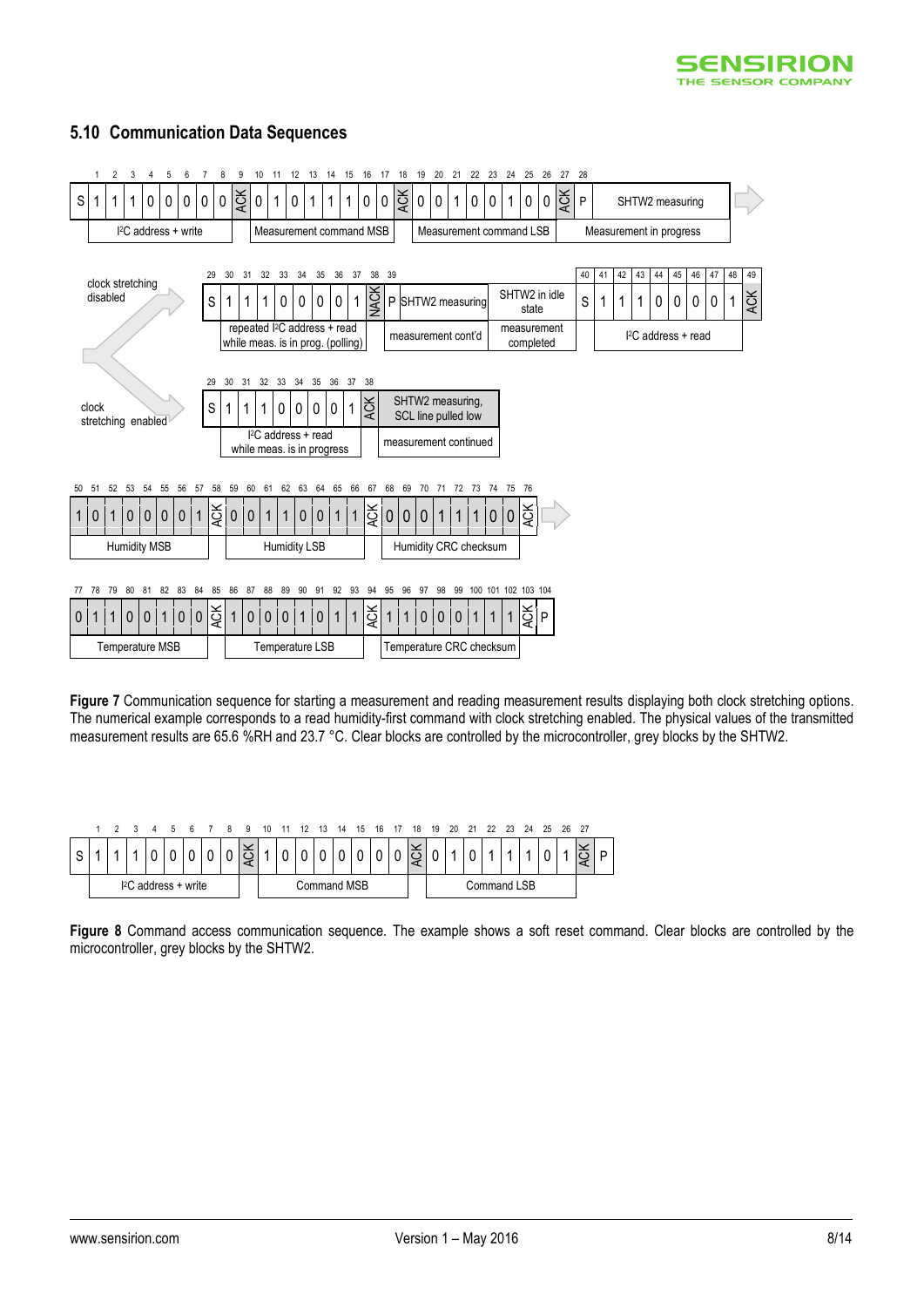## <span id="page-8-0"></span>**6 Quality**

## **6.1 Environmental Stability**

Qualification of the SHTW2 is performed based on the JEDEC JESD47 qualification test method.

## **6.2 Material Contents**

The SHTW2 is RoHS and REACH compliant.

## <span id="page-8-1"></span>**7 Package and Traceability**

SHTW2 sensors are provided in a flip chip package with an outline of  $1.31 \times 0.74 \times 0.54$  mm<sup>3</sup> and 4 solder balls with a pitch of 0.4 mm. The humidity sensor is centered on the bottomside of the package. The top side of the package is protected with a black epoxy layer. This is called back side coating, because it is applied to the nonfunctional (back) side of the chip.

For a proper measurement it is important that the humidity sensor has good access to the ambient air and is not obstructed by underfill or other material. Therefor the SHTW2 must be assembled without underfill adhesive.

The SHTW2 package consists of silicon and lead-free solder balls . To protect the product from mechanical damage, any mechanical impact on the package shall be avoided. Any vertical or lateral force onto the package (e.g. during handling, assembly and in the application) shall not exceed 2N.

The Moisture Sensitivity Level classification of the SHTW2 is MSL1, according to IPC/JEDEC J-STD-020.

All SHTW2 sensors are marked for easy identification and traceability. The marking on the sensor consists of a 5 digit, alphanumeric tracking code and a pin-1 indicator. The pin-1 indicator is located in the top left corner. The bottom side contains a pin-1 indicator shaped as a teardrop around the solder ball of pin 1. See [Figure 9](#page-8-2) for illustration.



<span id="page-8-2"></span>**Figure 9** Top side marking (left side): pin-1 indicator and 5-digit alphanumeric tracking code. Bottom side marking (right side): pin-1 indicator.

# **8 Ordering Information**

The SHTW2 can be ordered in tape and reel packaging with different reel sizes. The sensors are supplied in reels with a diameter of 330 mm (7 inches), sealed into antistatic ESD bags. A drawing of the packaging tape with sensor orientation is shown i[n Figure 12](#page-10-0).

|        | Quantity Packaging | <b>Reel Diameter</b>                        | <b>Order Number</b> |
|--------|--------------------|---------------------------------------------|---------------------|
| 1'000  | Tape & Reel        | $180$ mm (7 inch) $1-101484-01$             |                     |
| 10'000 |                    | Tape & Reel   180 mm (7 inch)   1-101380-01 |                     |

**Table 14** SHTW2 ordering options.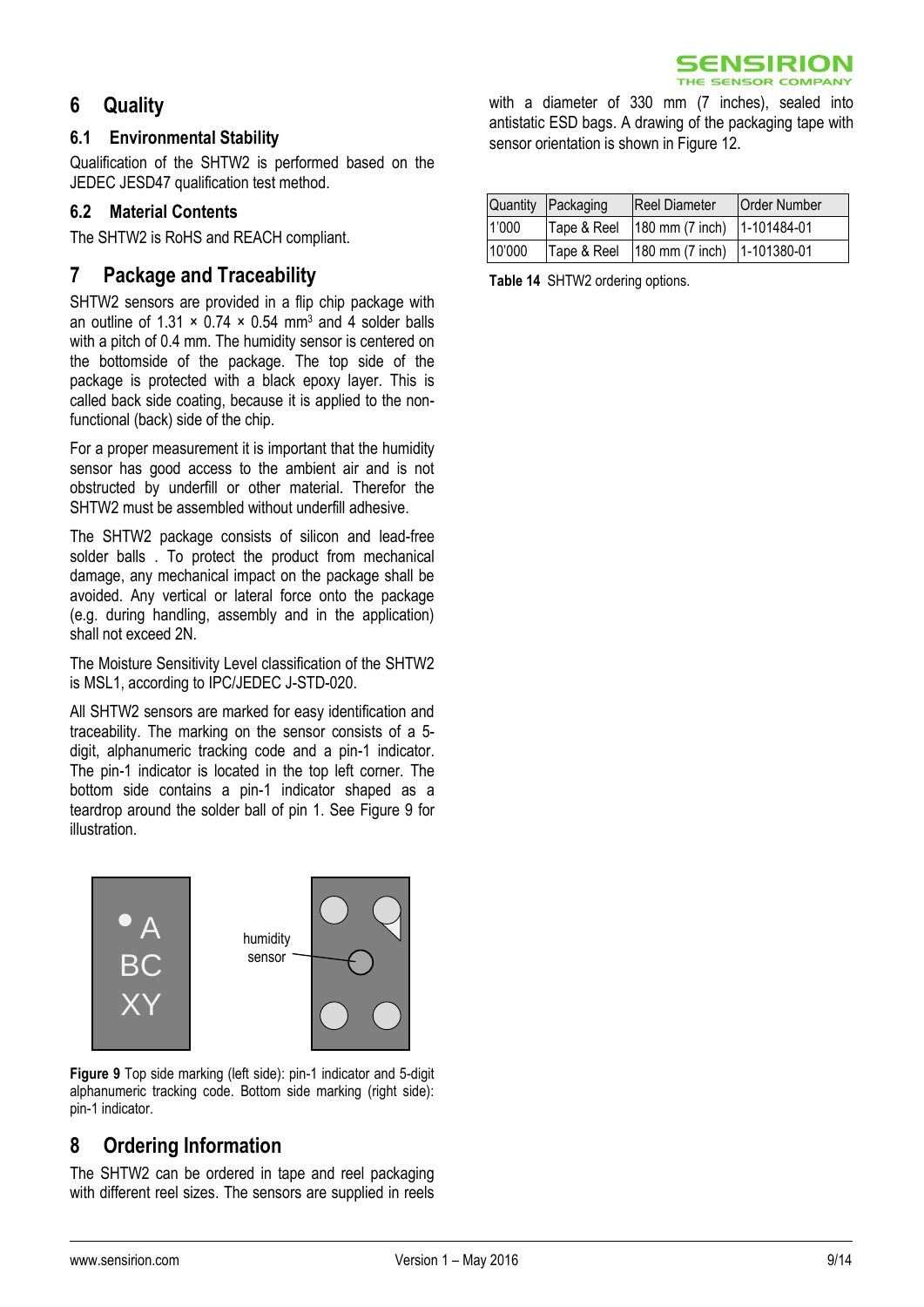

## <span id="page-9-0"></span>**9 Technical Drawings**

## **9.1 Package Outline**





| Dim. | Min. | Nom. | Max. |
|------|------|------|------|
| A    |      | 0.16 |      |
| B    | 0.71 | 0.74 | 0.77 |
| C    | 1.28 | 1.31 | 1.34 |
| D    | 0.38 | 0.40 | 0.42 |
| E    | 0.38 | 0.40 | 0.42 |
| F    | 0.78 | 0.80 | 0.82 |
| G    | 0.48 | 0.54 | 0.60 |
| H    | 0.12 | 0.15 | 0.18 |
| M    | 0.17 | 0.20 | 0.23 |





**Figure 10** Package outline drawing of the SHTW2.

## **9.2 Recommended Metal Land Pattern**



**Figure 11** Recommended metal land pattern for SHTW2 (all dimensions are in mm). Recommended solder paste stencil thickness is 75 to 100 µm. The solder pads on the PCB are recommended to be non solder mask defined (NSMD). Copper traces leading towards the solder pads are recommended to have a width of max. 0.09 mm in the direct vicinity of the pads. For general information on land pattern design refer to the IPC-7351 standard.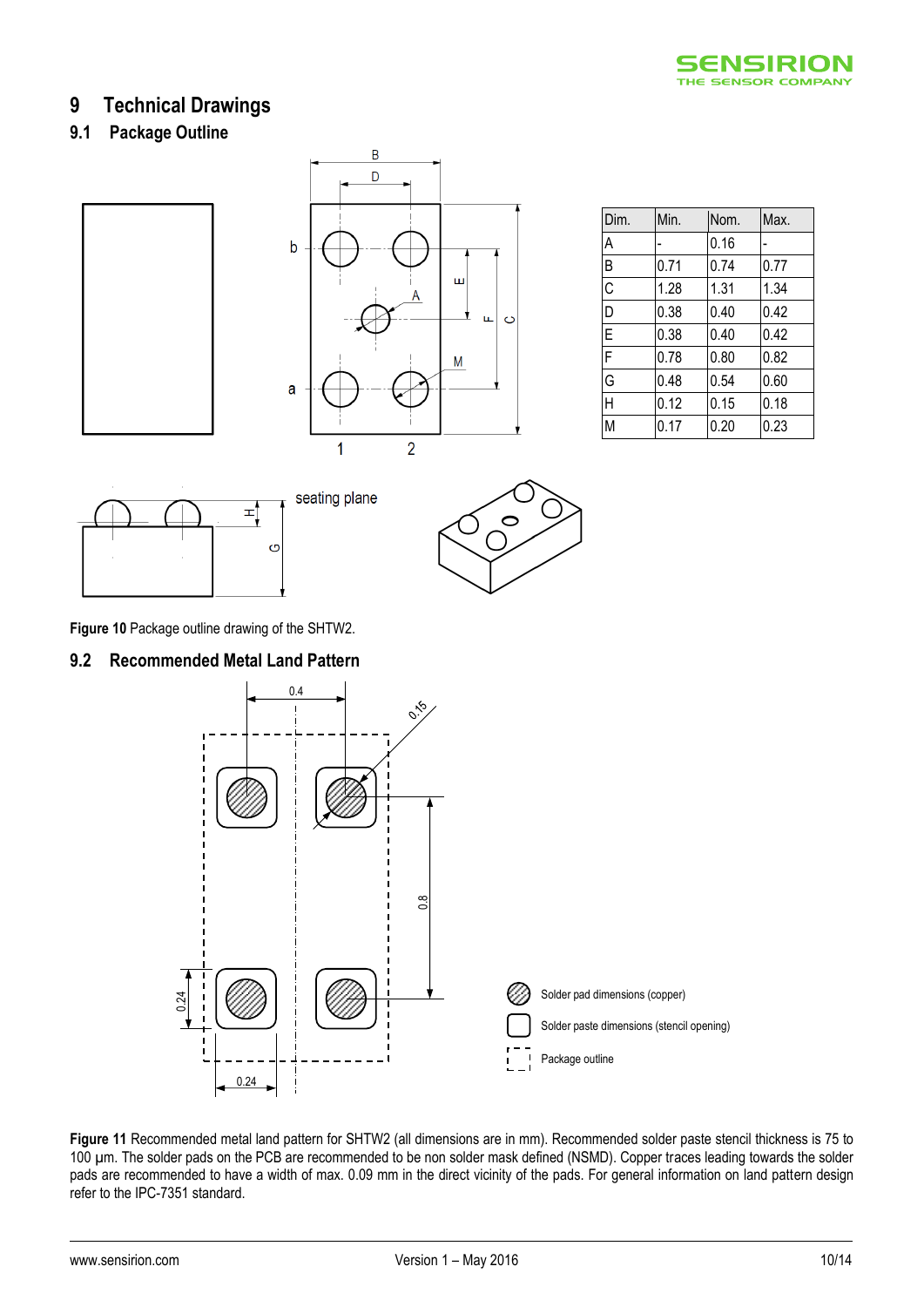## **9.3 Tape & Reel Packaging**



<span id="page-10-0"></span>**Figure 12** Technical drawing of the packaging tape with sensor orientation in tape. Header tape is to the right and trailer tape to the left on this drawing. Dimensions are given in millimeters.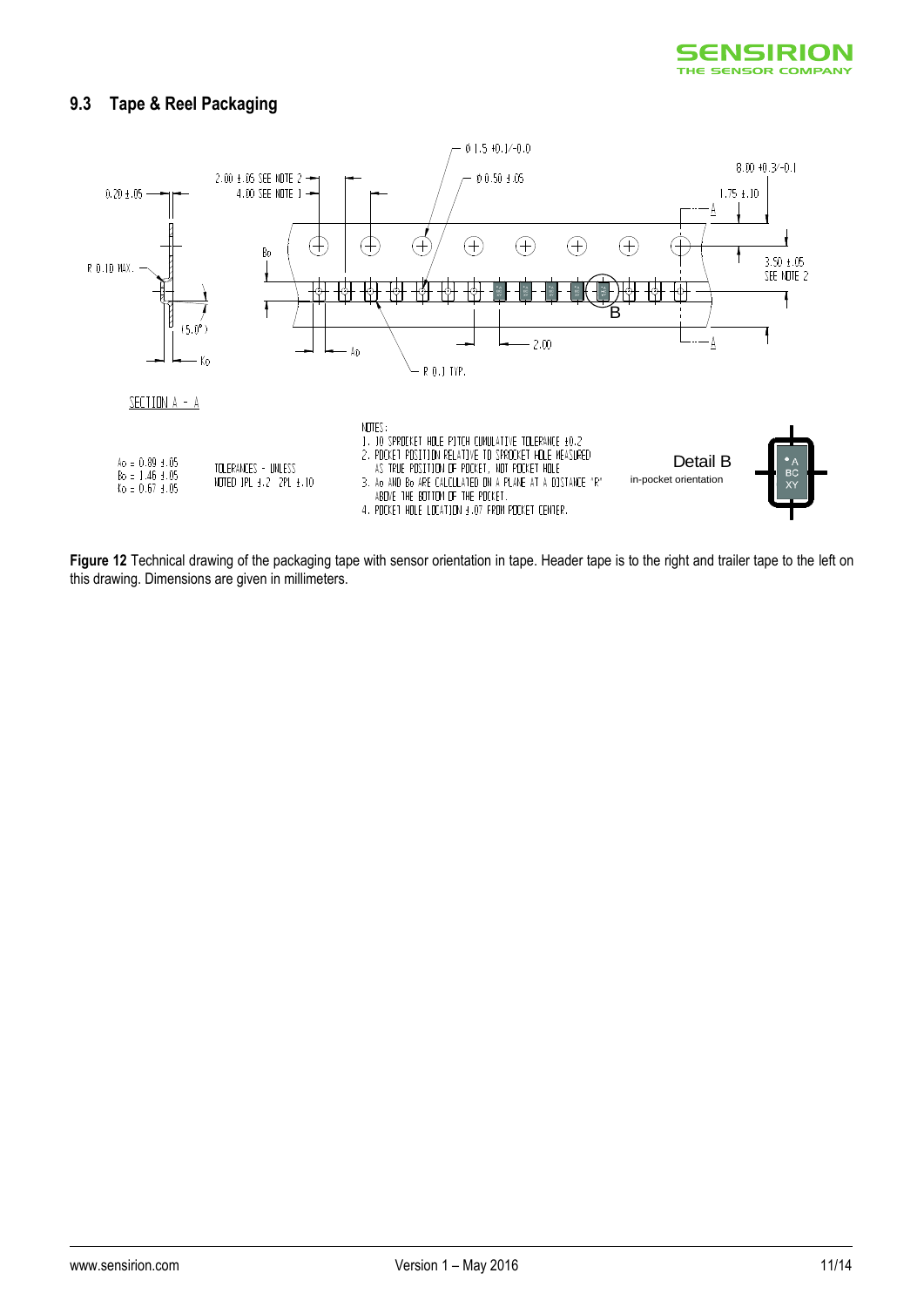

# <span id="page-11-0"></span>**10 Further Information**

For more in-depth information on the SHTW2 and its application please consult the following documents:

| Document Name                                                      | Description                                                                     | Source                                                                                                              |  |  |  |  |
|--------------------------------------------------------------------|---------------------------------------------------------------------------------|---------------------------------------------------------------------------------------------------------------------|--|--|--|--|
| SHTxx Assembly of CSP                                              | Instructions on the assembly of Sensirion chip-<br>scale packages (CSP)         | Available for download from the SHTW2 product<br>website:<br>www.sensirion.com/shtw2                                |  |  |  |  |
| SHTW2 Optimization of<br>Repeatibility                             | Measures for optimization of repeatability of<br>sensor output.                 | Available for download from the SHTW2 product<br>website:<br>www.sensirion.com/shtw2                                |  |  |  |  |
| Mode                                                               | SHTW2 Low Power Measurement Description of SHTW2 low power measurement<br>mode. | Available for download from the SHTW2 product<br>website:<br>www.sensirion.com/shtw2                                |  |  |  |  |
| SHTxx Design Guide                                                 | Design guidelines for designing SHTxx humidity<br>sensors into applications     | Available for download at the Sensirion humidity<br>sensors download center:<br>www.sensirion.com/humidity-download |  |  |  |  |
| <b>SHTxx Handling Instructions</b>                                 | Guidelines for proper handling of SHTxx humidity<br><b>Isensors</b>             | Available for download at the Sensirion humidity<br>sensors download center:<br>www.sensirion.com/humidity-download |  |  |  |  |
| <b>Sensirion Humidity Sensor</b><br><b>Specification Statement</b> | Definition of sensor specifications.                                            | Available for download at the Sensirion humidity<br>sensors download center:<br>www.sensirion.com/humidity-download |  |  |  |  |

**Table 15** Documents containing further information relevant for the SHTW2.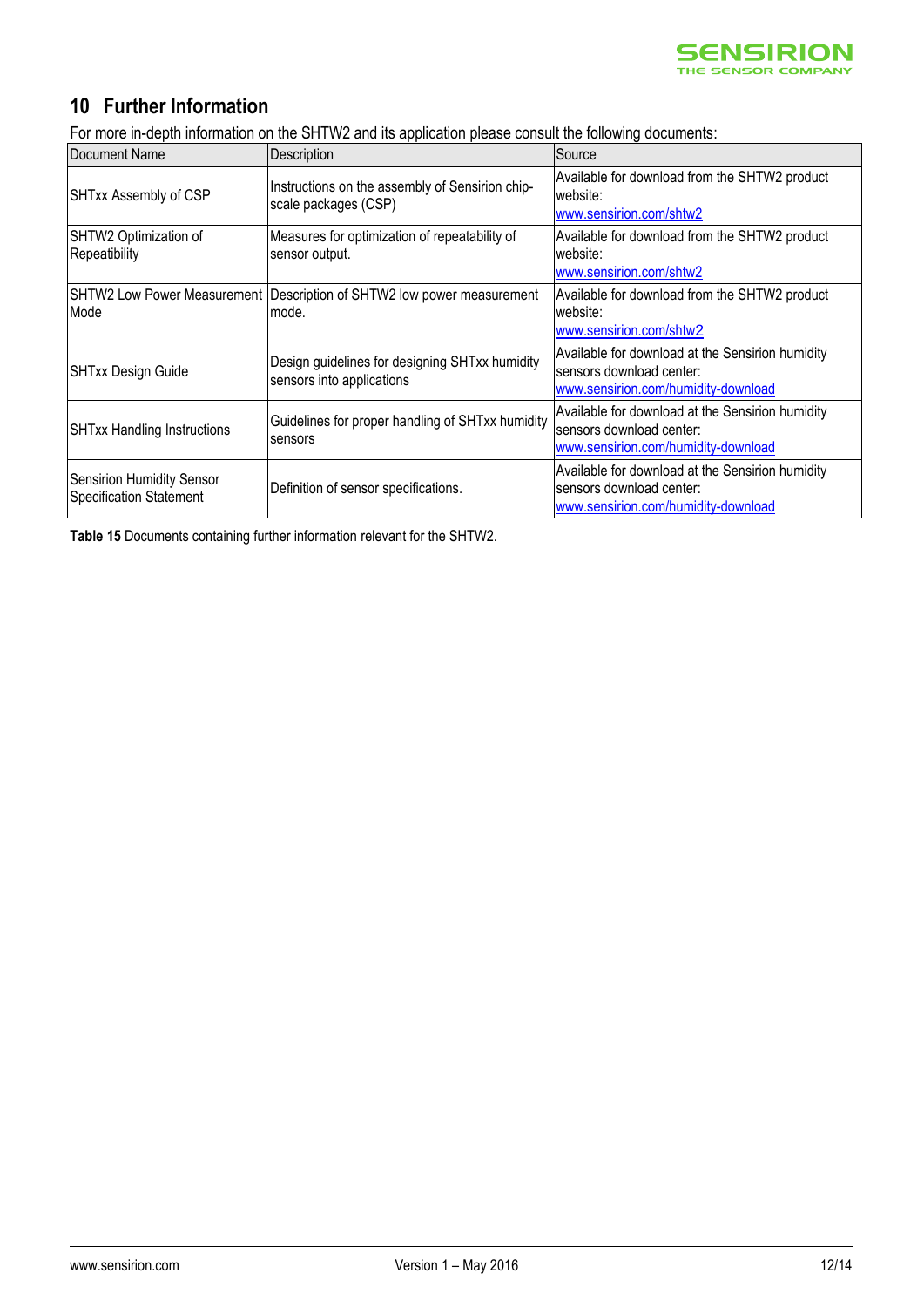

# **Revision History**

| Date              | <b>Version</b> | Page(s) | <b>Changes</b>                                                                                                                                     |
|-------------------|----------------|---------|----------------------------------------------------------------------------------------------------------------------------------------------------|
| 30. June 2015     | 10.1           | lall    | Initial preliminary version                                                                                                                        |
| 14. December 2015 | 10.2           |         | Back-side coating added, tracking code adapted.                                                                                                    |
| 13. May 2016      |                |         | Initial released version.<br>Updated product picture, minor adjustments on outline dimensions, added ordering<br>information, correction of typos. |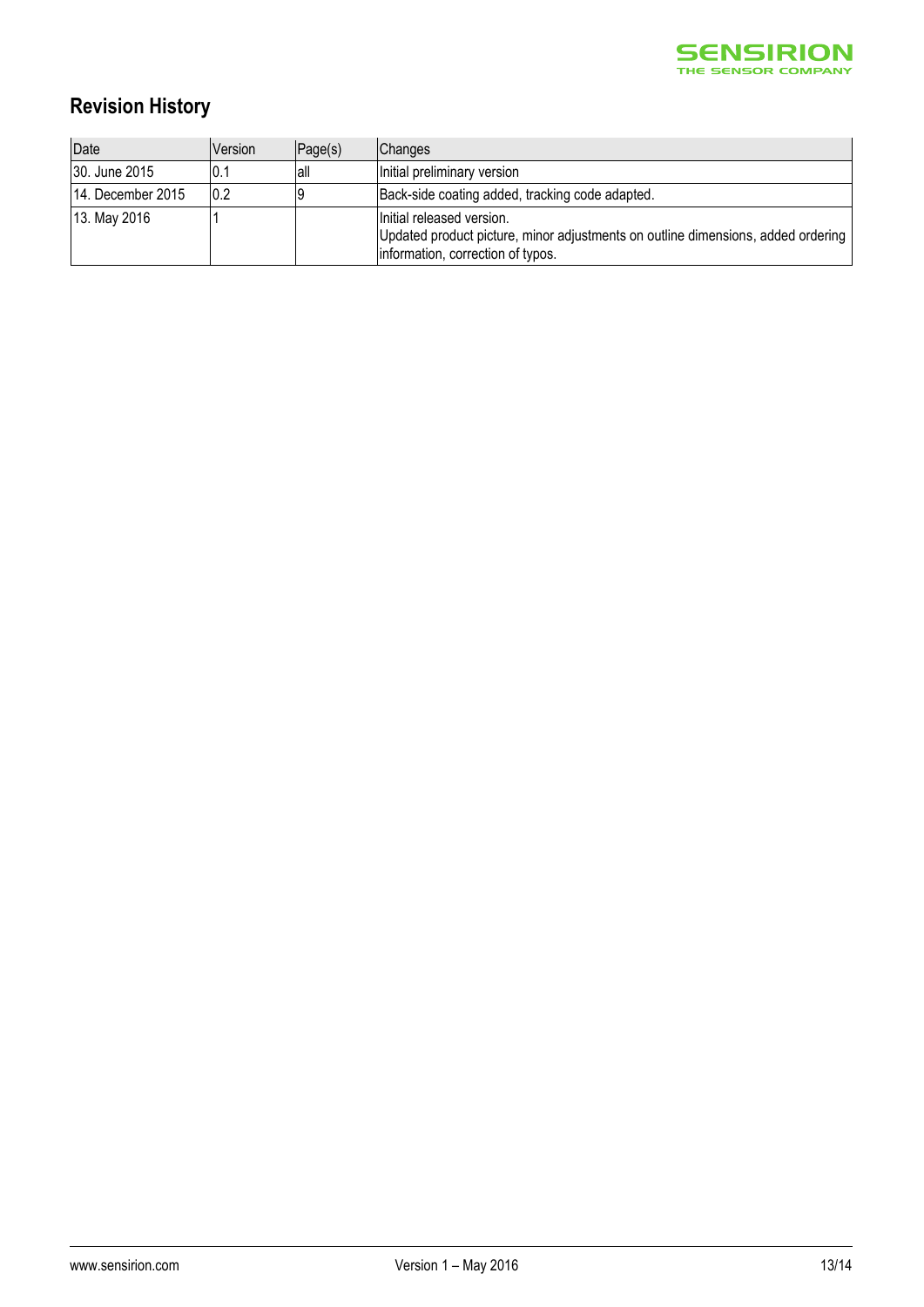

## <span id="page-13-0"></span>**Important Notices**

#### **Warning, Personal Injury**

**Do not use this product as safety or emergency stop devices or in any other application where failure of the product could result in personal injury. Do not use this product for applications other than its intended and authorized use. Before installing, handling, using or servicing this product, please consult the data sheet and application notes. Failure to comply with these instructions could result in death or serious injury.**

If the Buyer shall purchase or use SENSIRION products for any unintended or unauthorized application, Buyer shall defend, indemnify and hold harmless SENSIRION and its officers, employees, subsidiaries, affiliates and distributors against all claims, costs, damages and expenses, and reasonable attorney fees arising out of, directly or indirectly, any claim of personal injury or death associated with such unintended or unauthorized use, even if SENSIRION shall be allegedly negligent with respect to the design or the manufacture of the product.

#### **ESD Precautions**

The inherent design of this component causes it to be sensitive to electrostatic discharge (ESD). To prevent ESD-induced damage and/or degradation, take customary and statutory ESD precautions when handling this product.

See application note "ESD, Latchup and EMC" for more information.

#### **Warranty**

SENSIRION warrants solely to the original purchaser of this product for a period of 12 months (one year) from the date of delivery that this product shall be of the quality, material and workmanship defined in SENSIRION's published specifications of the product. Within such period, if proven to be defective, SENSIRION shall repair and/or replace this product, in SENSIRION's discretion, free of charge to the Buyer, provided that:

 notice in writing describing the defects shall be given to SENSIRION within fourteen (14) days after their appearance;

- such defects shall be found, to SENSIRION's reasonable satisfaction, to have arisen from SENSIRION's faulty design, material, or workmanship;
- the defective product shall be returned to SENSIRION's factory at the Buyer's expense; and
- the warranty period for any repaired or replaced product shall be limited to the unexpired portion of the original period.

This warranty does not apply to any equipment which has not been installed and used within the specifications recommended by SENSIRION for the intended and proper use of the equipment. EXCEPT FOR THE WARRANTIES EXPRESSLY SET FORTH HEREIN, SENSIRION MAKES NO WARRANTIES, EITHER EXPRESS OR IMPLIED, WITH RESPECT TO THE PRODUCT. ANY AND ALL WARRANTIES, INCLUDING WITHOUT LIMITATION, WARRANTIES OF MERCHANTABILITY OR FITNESS FOR A PARTICULAR PURPOSE, ARE EXPRESSLY EXCLUDED AND DECLINED.

SENSIRION is only liable for defects of this product arising under the conditions of operation provided for in the data sheet and proper use of the goods. SENSIRION explicitly disclaims all warranties, express or implied, for any period during which the goods are operated or stored not in accordance with the technical specifications.

SENSIRION does not assume any liability arising out of any application or use of any product or circuit and specifically disclaims any and all liability, including without limitation consequential or incidental damages. All operating parameters, including without limitation recommended parameters, must be validated for each customer's applications by customer's technical experts. Recommended parameters can and do vary in different applications.

SENSIRION reserves the right, without further notice, (i) to change the product specifications and/or the information in this document and (ii) to improve reliability, functions and design of this product.

Copyright © 2016, by SENSIRION. CMOSens® is a trademark of Sensirion All rights reserved

## Headquarters and Subsidiaries

SENSIRION AG Laubisruetistr. 50 CH-8712 Staefa ZH **Switzerland** 

phone: +41 44 306 40 00 fax: +41 44 306 40 30 [info@sensirion.com](mailto:info@sensirion.com) [www.sensirion.com](http://www.sensirion.com/)

Sensirion AG (Germany)

Sensirion Inc., USA phone: +1 805 409 4900 [info\\_us@sensirion.com](mailto:info_us@sensirion.com) [www.sensirion.com](http://www.sensirion.com/)

Sensirion Japan Co. Ltd. phone: +81 3 3444 4940 [info-jp@sensirion.com](mailto:info-jp@sensirion.co) [www.sensirion.co.jp](http://www.sensirion.co.jp/)

Sensirion Korea Co. Ltd. phone: +82 31 337 7700~3 [info-kr@sensirion.com](mailto:info-kr@sensirion.co) [www.sensirion.co.kr](http://www.sensirion.co.kr/)

Sensirion China Co. Ltd. phone: +86 755 8252 1501 [info-cn@sensirion.com](mailto:info-cn@sensirion.com) [www.sensirion.com.c](http://www.sensirion.com/)n

phone: +41 44 927 11 66 To find your local representative, please visi[t www.sensirion.com/contact](http://www.sensirion.com/contact)